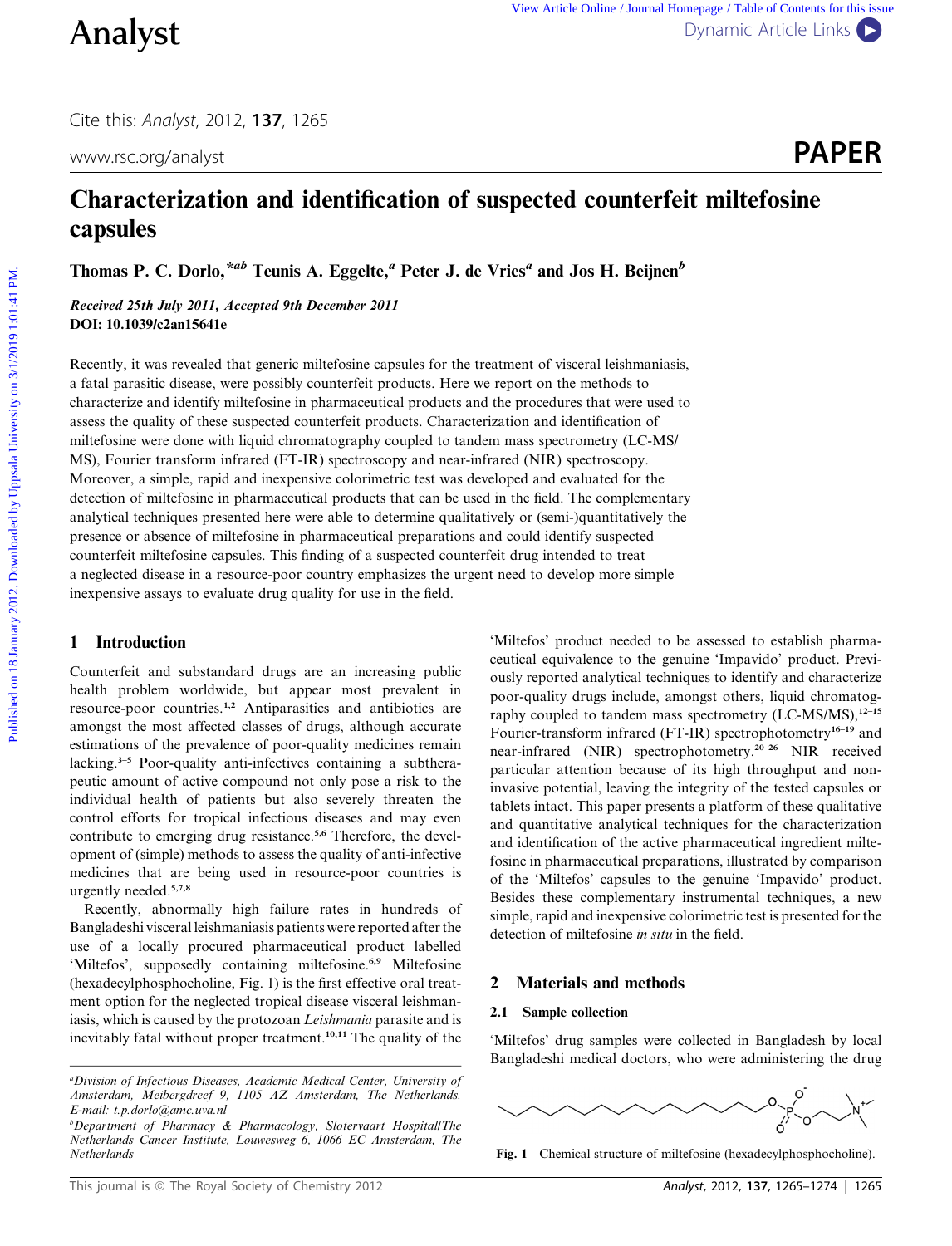to patients admitted within the context of the Bangladeshi visceral leishmaniasis elimination programme, at two different locations in August and September 2008, respectively. Because there was no direct suspicion of a poor-quality product, no randomization or sample size assessment was applied for the sample collection. The two sets of samples were shipped from Bangkok, Thailand, and Dhaka, Bangladesh, respectively, at room temperature to our laboratory located in Amsterdam, The Netherlands, which received the samples on August 21 and September 5, 2008, respectively. Both sets of samples were packed in sealed and signed envelopes, to ensure that they had not been opened in between sending and receipt of the shipment.

### 2.2 Chemicals and reference standards

Miltefosine (hexadecylphosphocholine, 99.9% purity) was kindly provided by Zentaris GmbH, Frankfurt, Germany. Methanol and acetonitrile, both Supra-Gradient grade, and chloroform, HPLC grade, were from Biosolve Ltd, Amsterdam, The Netherlands. Triethylamine, acetic acid (100%), hydrochloric acid (25%), ammonia (25%), and 1,2-dichloroethane (100%), all of analytical grade, were from Merck, Darmstadt, Germany. Distilled water was from B. Braun Medical, Emmenbrücke, Switzerland. Ammonium ferrithiocyanate was prepared in our lab by dissolving ferric chloride hexahydrate (Sigma-Aldrich, Zwijndrecht, The Netherlands) and ammonium thiocyanate (Fluka, Buchs, Switzerland) in distilled water.<sup>27</sup> Lactose (100%) was from DMV Pharma, Veghel, The Netherlands. 'Impavido' ('50 mg Kapseln, Wirkstoff: Miltefosine', batch no. 2649, expiry date: November 2010) was obtained from Zentaris GmbH, through Paesel + Lorei Pharma Vertriebs- und Marketing GmbH, Duisburg, Germany. For partiests admired on this the context of the Banghadeshi as Miterio. Only for the NR analysis, additional results for Particle in Machambash chiadramic and the Day are controlled by provided by the particle of the con

#### 2.3 Preparation of reference capsule contents and capsules

A reference standard within the 'Miltefos' matrix was prepared, in order to identify any matrix effects of the 'Miltefos' matrix (e.g. excipients) on the analyses and spectrophotometric identification of miltefosine. From a 'Miltefos 50' capsule with a label claim of 50 mg miltefosine, the total contents were collected (about 200 mg), an aliquot of 50 mg was discarded, replaced by a sample of 50 mg miltefosine reference standard and manually mixed by using a pestle and mortar. These spiked 'Miltefos' capsule contents were either extracted as explained in the following paragraph (for LC-MS/MS and FT-IR), used in whole (for FT-IR, NIR and the colorimetric test), or put back in the 'Miltefos' capsule case (for NIR). For NIR spectroscopy, additional 'Miltefos' capsule contents were spiked with 10 or 25 mg miltefosine reference standard.

### 2.4 Sample preparation and extraction of miltefosine

'Miltefos' capsules from two different batches with two different label claims were available for analysis: 'Miltefos 50' and 'Miltefos 10' with corresponding label claims of 50 and 10 mg miltefosine, respectively. All extractions and analytical tests described here were performed on both 'Miltefos' batches. For clarity, when results from both batches were similar, only results for 'Miltefos 50' capsules will be provided and will be referred to

'Impavido' and 'Miltefos' capsules were emptied and the total content of the capsules was weighed. From the total content of a capsule (about 200 mg), a portion of 50 mg was separated for extraction. The 50 mg portion was suspended in 1.25 mL methanol : water  $(1:1, v/v)$ , then the sample was vortexed for 15 seconds and ultrasonicated for 30 min to make sure all miltefosine was extracted. Thereafter the sample was centrifuged (10 min at 15 000 rpm). The same extraction procedure was also performed with 1.25 mL of chloroform. For FT-IR spectra, the extracts in methanol : water  $(1:1, v/v)$  and chloroform were subsequently dried under a gentle stream of nitrogen at 40 °C.

### 2.5 Analysis of samples and equipment

2.5.1 Analysis with FT-IR. Absorbance spectra with a range of 650 cm<sup>-1</sup> to 3700 cm<sup>-1</sup> were taken on a FT-IR spectrophotometer (FTIR-8400S; Shimadzu, Kyoto, Japan) of the total capsule contents and their dried extracts in methanol : water (1 : 1, v/v) and chloroform (Table 1), and were compared to reference standards of miltefosine, different excipients and an inhouse reference library. The number of scans was set at 16 with a resolution of 4.0 and a mirror speed of 2.8.

2.5.2 Analysis with LC-MS/MS. Capsule extracts in methanol : water  $(1:1, v/v)$  (Table 1) were diluted to reach a final nominal concentration of 10  $\mu$ g mL<sup>-1</sup> in order to avoid contamination of the apparatus and then  $10 \mu L$  was directly injected into a Gemini C18 analytical column (150 mm  $\times$  2.0 mm I.D.,  $5 \mu m$ ) within an HP 1100 LC system (Agilent Technologies, Palo Alto, CA, USA) interfaced to an API2000 triple-quadrupole mass spectrometer (Sciex, Thornhill, ON, Canada) by an electrospray ionization source operated in positive ion mode. The apparatus was optimized for the detection and quantification of miltefosine as previously described.<sup>28</sup> The final nominal concentration in the diluted extracts was either 10  $\mu$ g mL<sup>-1</sup> or  $2 \mu g$  mL<sup>-1</sup> for the capsules with a miltefosine label claim of 50 mg or 10 mg, respectively. All samples were analyzed in duplicate. Using the multiple reaction monitoring (MRM) mode the specific mass transition for miltefosine (Q1:  $m/z$  408.6  $\rightarrow$  Q3:  $m/z$ 124.8) was monitored for all diluted extracts. Flow injection analysis (FIA) was applied to identify any other components in the extractions: a  $10 \mu L$  aliquot was directly injected into the mobile phase and subsequently into the source of the mass spectrometer without any separation on an analytical column. Cumulative scans (85 scans in total, MCA mode) in Q1 of the mass spectrometer were recorded over a mass range of m/z 30– 850 during 1 minute; typically all ions had passed before 0.3 min.

2.5.3 Colorimetric analysis of miltefosine. A colorimetric assay based on the complexation of the zwitterionic miltefosine with the anionic ammonium ferrithiocyanate  $(NH_4Fe[NCS]_4)$ dye was developed.<sup>29</sup> The test was derived from an assay developed for the phosphatidylcholine lecithin, in which it forms a coloured complex with ammonium ferrithiocyanate, which can then be extracted in organic solvents.<sup>27</sup> This procedure was modified for miltefosine and 1,2-dichloroethane was used for extraction of the brown-red coloured complex. Absorption was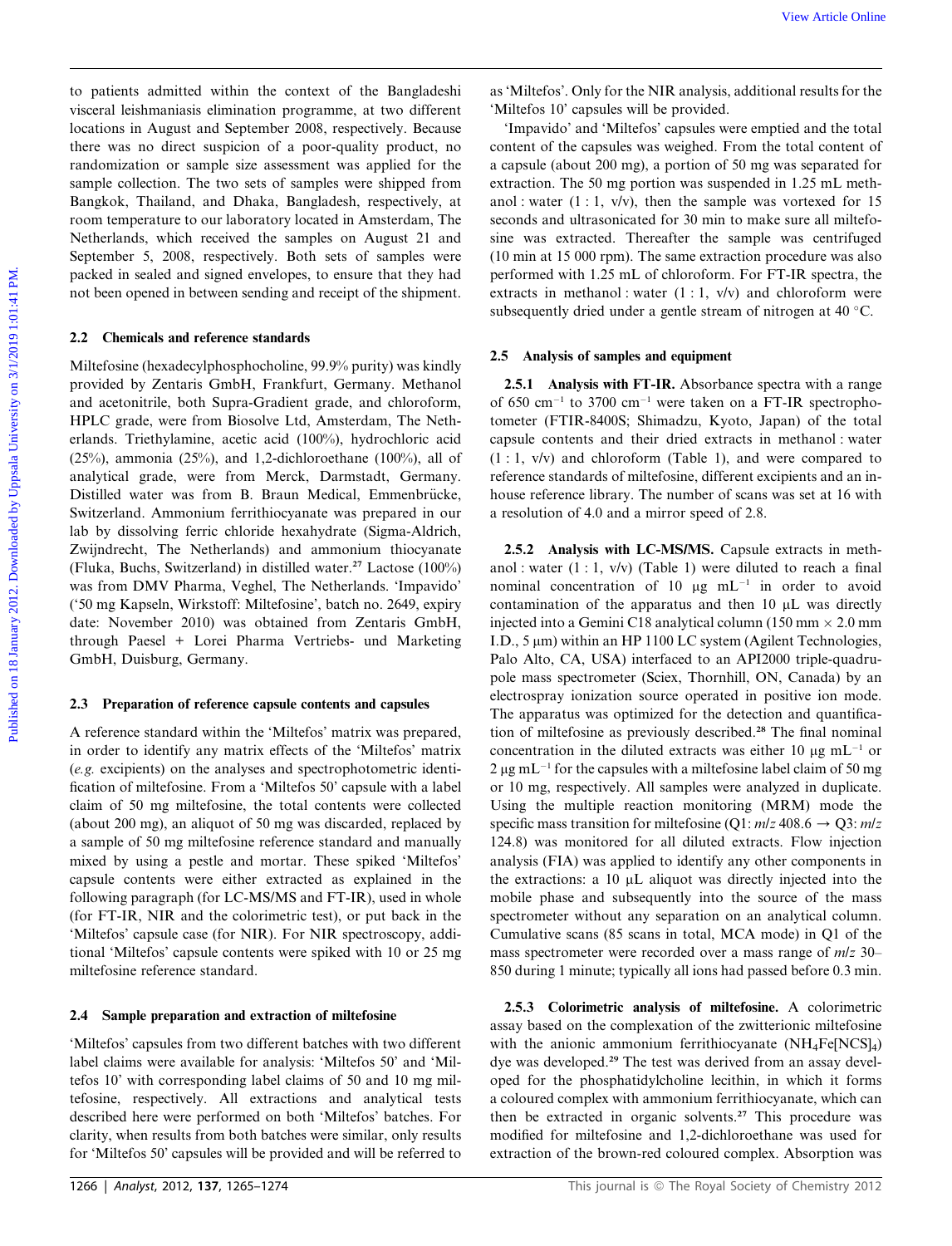Table 1 List of analyzed samples and sample types per analytical technique as reported here

| Technique                                                                                                                                                                                                                                                                                                                                                                                                                                                                                                                                                    | Table 1 List of analyzed samples and sample types per analytical technique as reported here<br>Sample type | Samples <sup><math>a</math></sup>                                                                                                                                                                                                                     |
|--------------------------------------------------------------------------------------------------------------------------------------------------------------------------------------------------------------------------------------------------------------------------------------------------------------------------------------------------------------------------------------------------------------------------------------------------------------------------------------------------------------------------------------------------------------|------------------------------------------------------------------------------------------------------------|-------------------------------------------------------------------------------------------------------------------------------------------------------------------------------------------------------------------------------------------------------|
| FT-IR                                                                                                                                                                                                                                                                                                                                                                                                                                                                                                                                                        | Total capsule contents                                                                                     | $M50$ , Imp, $M50 + 50$                                                                                                                                                                                                                               |
|                                                                                                                                                                                                                                                                                                                                                                                                                                                                                                                                                              | Dried extract (methanol: water $(1:1, v/v)$ )                                                              | $M50$ , Imp, $M50 + 50$                                                                                                                                                                                                                               |
|                                                                                                                                                                                                                                                                                                                                                                                                                                                                                                                                                              | Dried extract (chloroform)                                                                                 | $M50$ , Imp, $M50 + 50$                                                                                                                                                                                                                               |
| LC-MS<br>Colorimetry                                                                                                                                                                                                                                                                                                                                                                                                                                                                                                                                         | Extract (methanol: water $(1:1, v/v)$ )<br>Total capsule contents                                          | M10, M50, Imp, M50 + 10, M50 + 50<br>$M50$ , Imp                                                                                                                                                                                                      |
| <b>NIR</b>                                                                                                                                                                                                                                                                                                                                                                                                                                                                                                                                                   | Total capsule contents                                                                                     | M10, M50, Imp, M50 + 10, M50 + 25, M50 + 50                                                                                                                                                                                                           |
|                                                                                                                                                                                                                                                                                                                                                                                                                                                                                                                                                              | Total capsules contents inside capsule                                                                     | $M50$ , Imp, $M50 + 50$ in empty M50 capsule, Imp in empty M50 capsule                                                                                                                                                                                |
| respectively.                                                                                                                                                                                                                                                                                                                                                                                                                                                                                                                                                |                                                                                                            | <sup>a</sup> Sample codes: M10 = 'Miltefos 10'; M50 = 'Miltefos 50'; Imp = 'Impavido'; M50 + 10/25/50 = 'Miltefos 50' spiked with 10, 25 or 50 mg miltefosine,                                                                                        |
| measured at the optimal maximal wavelength for the miltefo-<br>sine-ferrithiocyanate complex of 460 nm. An amount of 8 mg of<br>'Impavido' or 'Miltefos 50' capsule content was dissolved in<br>200 µL water to which 200 µL 0.1 M NH <sub>4</sub> Fe[NCS] <sub>4</sub> in water was<br>added together with 1 mL of 1,2-dichloroethane. The solution<br>was vortexed for 30 s and centrifuged for 1 min at 15 000 rpm to<br>extract the coloured complex in the organic phase. The results<br>were visually and spectrophotometrically assessed and compared |                                                                                                            | was included as external reference. Per capsule type spectra were<br>obtained from at least 2 capsules and 32 scans were accumulated                                                                                                                  |
|                                                                                                                                                                                                                                                                                                                                                                                                                                                                                                                                                              |                                                                                                            | for each spectrum. PCA was performed based on only two<br>calibration classes: empty and full 'Impavido' capsules. A single<br>PC was considered sufficient for this analysis, since all capsule<br>types could be differentiated using this PC only. |
|                                                                                                                                                                                                                                                                                                                                                                                                                                                                                                                                                              | to a reference standard of 2 mg $mL^{-1}$ miltefosine in 1,2-                                              | <b>Results and discussion</b><br>3                                                                                                                                                                                                                    |
| dichloroethane.                                                                                                                                                                                                                                                                                                                                                                                                                                                                                                                                              |                                                                                                            | 3.1 Sample description and physical appearance                                                                                                                                                                                                        |

2.5.4 Analysis with NIR. NIR measurements were performed on a NIRFlex N500 FT reflectance spectrometer (Büchi Labortechnik AG, Flawil, Switzerland) with a resolution of  $4 \text{ cm}^{-1}$  over a spectral range of 4000 to 10 000 nm using an indium–gallium– arsenide (InGaAs) detector. For each spectrum 32 scans were accumulated. Interpretation of the obtained spectra and further data exploration were performed with the chemometric software package NIRCal 5 (Büchi Labortechnik AG). Spectra were pretreated by application of multiplicative scatter correction (MSC) followed by taking the Savitzky–Golay first derivative. Data exploration was done using the unsupervised Principal Component Analysis (PCA) option in NIRCal in which variability between spectra is transformed and reduced into 'objective' uncorrelated orthogonal variables. These variables, or Principal Components (PCs), explain in decreasing order the highest (remaining) variability in the spectral patterns.<sup>30</sup> The 'loadings' of a PC correspond to the wavelengths responsible for the variability in absorbance explained by the PC. PCA yields PC 'scores' for each of the spectra which can be clustered and used for differentiation of the corresponding samples.<sup>20</sup>

The different capsule contents (listed in Table 1) were transferred and measured in glass vials. A pure reference standard of miltefosine and the excipients microcrystalline cellulose and lactose monohydrate were also analyzed. Per capsule type, spectra were obtained from 3 capsules. PCA was performed on these spectra, in which calibration was based on all sample types. The use of two PCs (PC1 and PC2) was considered sufficient for this analysis, since more than 95% of variation in the dataset was explained by these and all samples could be differentiated using these two PCs only.

The non-invasive abilities of NIR were explored by taking spectra of intact capsules without opening them (Table 1), with spectra of empty capsules as controls. An empty 'Miltefos 50' capsule refilled with either the contents of a 'Miltefos 50' capsule spiked with 50 mg miltefosine or 'Impavido' capsule contents

# 3 Results and discussion

### 3.1 Sample description and physical appearance

Interestingly, after dispersing the capsule contents in water, methanol or a mixture, a clear difference was seen between the contents of the 'Miltefos' capsules and of the reference capsules ('Impavido'/'Miltefos' spiked with miltefosine). At sufficiently high concentrations (approximately  $>20$  µg mL<sup>-1</sup>) in polar



Fig. 2 Backs of blister package 'Miltefos 50, Miltefosine 50 mg' (A) and 'Miltefos 10, Miltefosine 10 mg' (B), respectively. The manufacturer's name and logo have been obscured.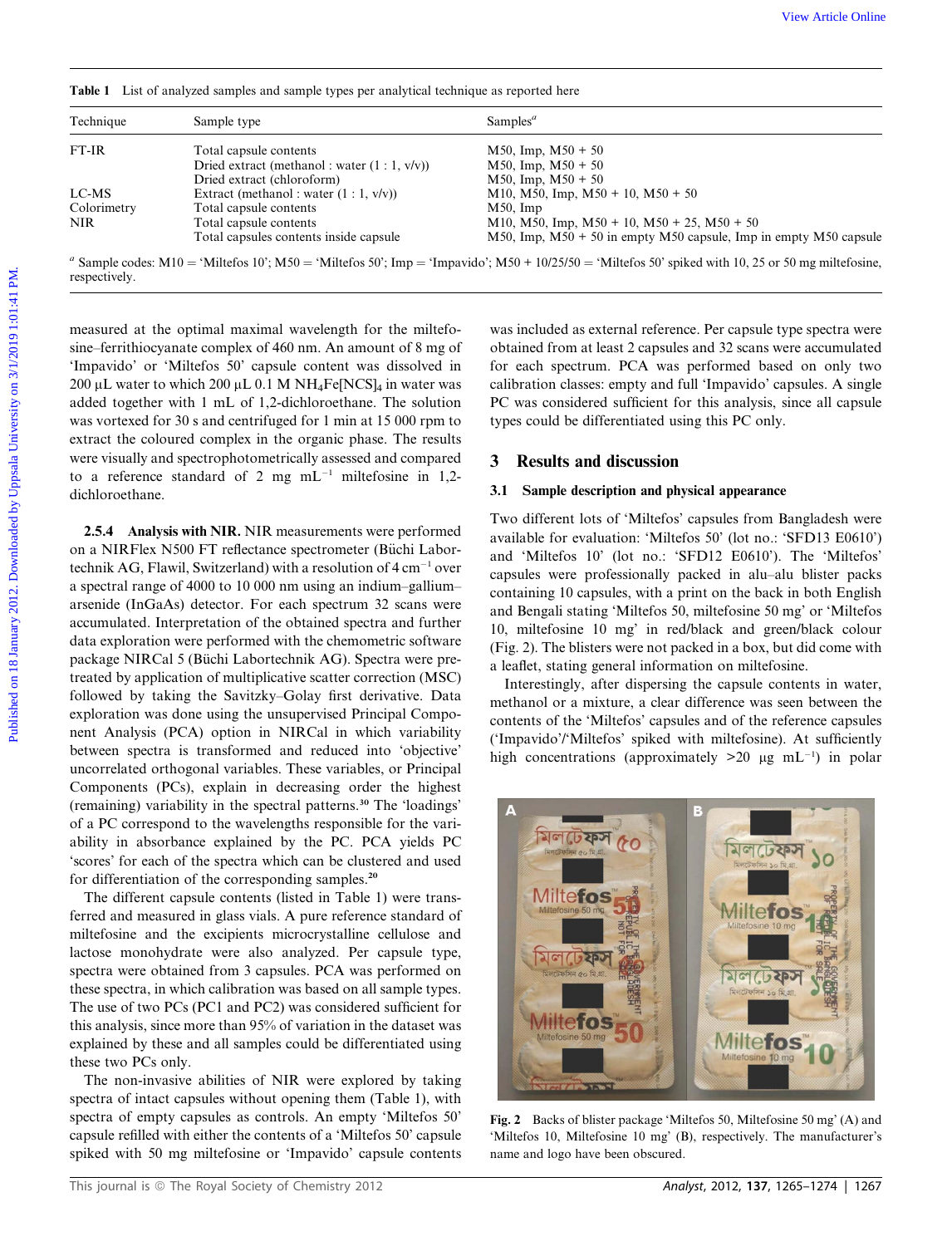solvents, dissolved miltefosine will cause a stable layer of foam on top of the solution when shaken or stirred. The solutions of the reference capsules displayed a large layer of foam after vortexing, which remained for several hours, indicating the presence of a surface active compound like miltefosine. However, the solutions of the dissolved 'Miltefos' capsules did not display any foaming, indicating the absence of a surface active compound in the solution.

### 3.2 Identification of miltefosine in the capsule contents

FT-IR, LC-MS/MS, a newly developed colorimetric method and NIR were used to identify miltefosine in the 'Miltefos' capsules.

3.2.1 Identification by FT-IR. FT-IR spectra were taken from the total contents of the different capsules, reference standard and excipients, plus dried extracts of the capsule contents (Table 1). A chloroform extraction of the capsule contents was attempted as well, because miltefosine is known to be soluble in chloroform. However, there was no residue after evaporation of the chloroform phase with the 'Miltefos' capsules, indicating that no miltefosine was present in the chloroform extract of the 'Miltefos' capsule contents.

Clearly distinguishable 'fingerprint' areas could be identified for miltefosine from the FT-IR spectra of the pure miltefosine standard, which are summarized in Table 2. These wavelength areas are specific for miltefosine and other long-chain phosphocholines.<sup>31</sup> Representative spectra of 'Impavido', 'Miltefos' and 'Miltefos' spiked with miltefosine are depicted in Fig. 3. Visual comparison of all spectra revealed that the miltefosine fingerprint areas are substantially different in all 'Miltefos' samples compared to the reference spectra of the pure reference, 'Impavido' and 'Miltefos' spiked with miltefosine. Only peak area IV (1100–1050 cm $^{-1}$ ) contains a peak both in the spectra of the 'Miltefos' samples and in the reference spectra. However, closer inspection of this peak reveals a completely different peak 'profile'.

FT-IR spectra of the dried extracts in methanol : water (1 : 1, v/v) of the total capsule contents showed that the miltefosine fingerprints (Table 2) were again clearly recognizable in the extracts of 'Impavido', 'Miltefos' spiked with miltefosine and miltefosine pure reference, but not in the dried extracts of 'Miltefos' (spectra not shown).

3.2.2 Identification by LC-MS/MS. The specific mass transition for miltefosine (Q1:  $m/z$  408.6  $\rightarrow$  Q3:  $m/z$  124.8) was monitored for all diluted extracts. In Fig. 4 are shown representative chromatograms of extracts of (A) 'Impavido', (B) 'Miltefos' and (C) 'Miltefos' spiked with miltefosine. The miltefosine peak present in the chromatograms is depicted in Fig. 4A

and C, with a typical retention time of 2.8 min and a comparable peak area (average peak area:  $1.1 \times 10^6$  cps, with a coefficient of variation of 11.4%). On the other hand, the chromatograms of the extracts of 'Miltefos' (Fig. 4B) do not show any peak at the miltefosine mass transition, indicating that miltefosine was not present in the 'Miltefos' capsules.

There was no (additional) ion suppression of matrix components in the 'Miltefos' capsules spiked with miltefosine compared to the 'Impavido' capsules. Both samples could accurately be quantified based on a calibration curve of miltefosine in methanol : water  $(1:1, v/v)$  and their deviation in the calculated concentration (back-calculated from the analyte peak area) was within  $\pm 15\%$ .<sup>28</sup>

3.2.3 Colorimetric miltefosine test. A colorimetric detection test was developed to specifically detect and identify miltefosine using only small amounts of the total capsule contents of an 'Impavido' capsule and of a 'Miltefos' capsule. The 'Impavido' capsule contents showed a deep orange-red colouration of the lower organic liquid phase, indicating the formation of a complex between ferrithiocyanate and miltefosine (Fig. 5, vial 3). The dissolved 'Miltefos' capsule contents do not yield any red colouration of the lower organic liquid phase, indicating that there were no phospholipids or phospholipid derivatives such as miltefosine present in the 'Miltefos' capsule (Fig. 5, vial 4). However, a very slight purple hue was visible in the 'Miltefos' sample corresponding to a complex with maximal absorption at a wavelength of 490 nm or 510 nm, pointing at the formation of higher coordination complexes of  $Fe<sup>3+</sup>$  with thiocyanate. These types of complexes which typically yield a purple hue were commonly observed in this test using other detergent-like compounds, e.g. Tween-20, Triton X-100 or sodium dodecylsulfate (results not shown). These other detergent-like compounds were therefore easily visually differentiated from miltefosine. The colorimetric assay showed a linear response over a range of 12.5–800  $\mu$ g mL<sup>-1</sup> miltefosine ( $R^2 = 0.9981$ ) allowing its semi-quantitative use in combination with a set of miltefosine standards or possibly even a simple colour chart (results not shown). We account of the control of the speed on the speed on 18 January 2013. The speed on 18 January 2013 is the control of the Subirabush on 18 January 2012. The speed with the speed with the speed by Uppsala University of th

> Other additional colorimetric tests were developed in our lab, making use of either the formation of miltefosine micelles, the anionic properties of miltefosine, or the specific enzymatic degradation of miltefosine by phospholipase D (from Streptomyces chromofuscus) yielding choline which subsequently can be detected using choline oxidase (from Alcaligenes sp.) and horseradish peroxidase (results not shown).<sup>29</sup> The latter enzymatic test was very sensitive and selective for miltefosine, but is more expensive and less stable than the tests based on the zwitterionic properties of miltefosine and is therefore probably less suitable for use in resource-poor settings. The ammonium

Table 2 Miltefosine specific IR-spectral peak areas

| Wavenumber $(cm^{-1})$                                              | Code | Description                                                                                                                                                                                                                                                                                                                                                                                                                                        |
|---------------------------------------------------------------------|------|----------------------------------------------------------------------------------------------------------------------------------------------------------------------------------------------------------------------------------------------------------------------------------------------------------------------------------------------------------------------------------------------------------------------------------------------------|
| 2950–2850<br>1520–1490<br>$1260 - 1230$<br>$1100 - 1050$<br>980–960 | Ш    | High double peak, corresponding with CH <sub>2</sub> stretching in the long hexadecyl-chain<br>Medium high peak, corresponding with CH <sub>2</sub> bending<br>Medium high peak, possibly corresponding with antisymmetric stretching of the phosphate group $(P=0)$<br>High integral broad peak, possibly corresponding to the phosphate group ( $PO2$ or $P-O-C$ bonds)<br>Medium high peak, possibly corresponding to the choline group $(N-C)$ |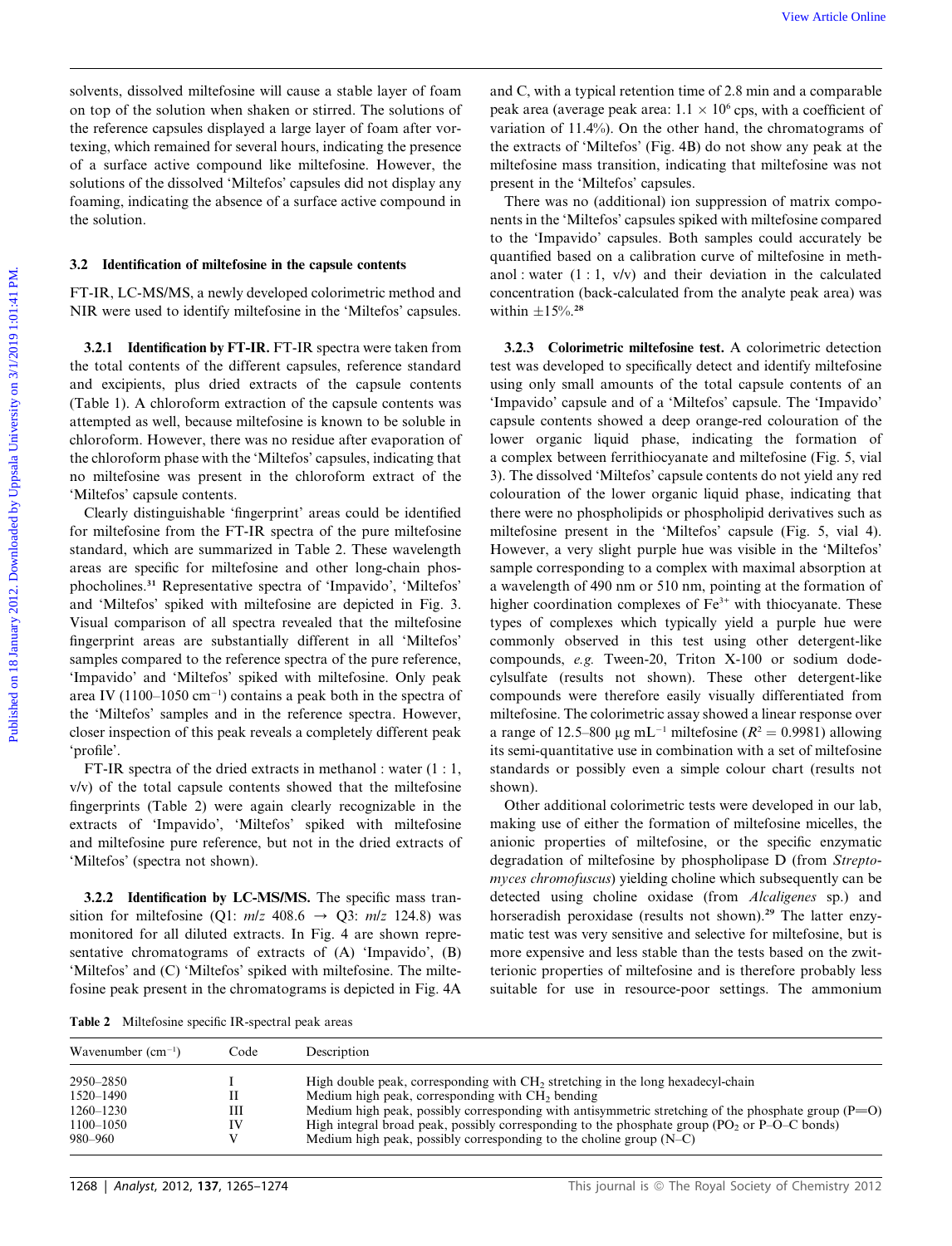

Fig. 3 Representative IR spectra of (A) the pure miltefosine reference standard (with miltefosine-specific peak areas framed) and the total capsule contents of (B) an 'Impavido' capsule, (C) a 'Miltefos' capsule and (D) a 'Miltefos' capsule spiked with miltefosine. The assignments of the framed peak areas in (A) are listed in Table 2.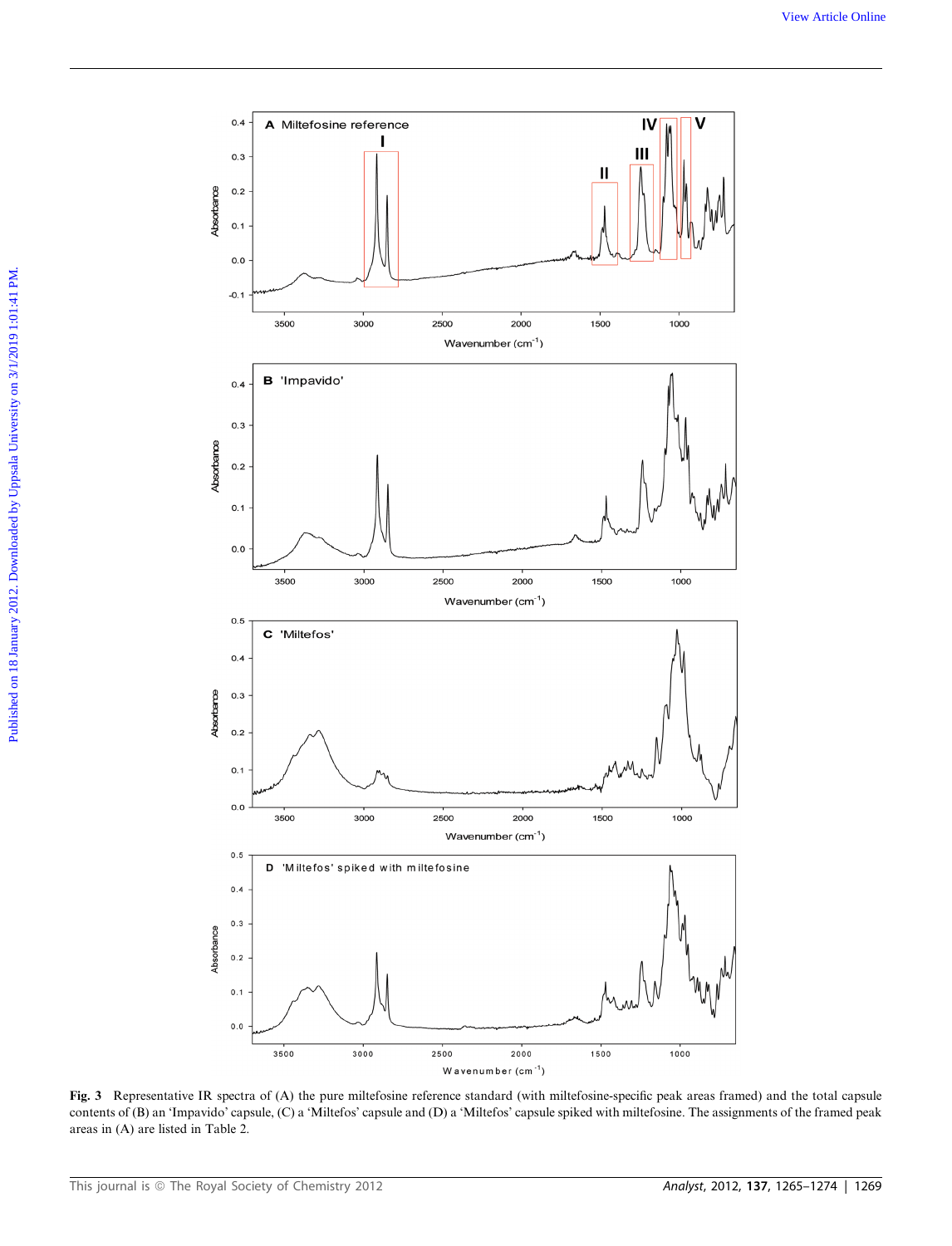

Fig. 4 Representative chromatograms with LC-MS/MS in MRM mode (mass transition O1:  $m/z$  408.6  $\rightarrow$  O3:  $m/z$  124.8) of the diluted methanol : water (1 : 1, v/v) extracts of various capsules: (A) 'Impavido' capsule, (B) 'Miltefos' capsule, and (C) 'Miltefos' capsule spiked with miltefosine.

ferrithiocyanate test presented here was the most selective one of the non-enzymatic tests.

3.2.4 Identification by NIR. The identification and detection of miltefosine-containing capsules in comparison to capsules notcontaining miltefosine were evaluated by NIR spectroscopy. PCA analysis was performed on the NIR spectra of the capsule contents. The plot of PC1 scores (accounting for 90.1% of variability) versus PC2 scores (accounting for 7.3% of variability) is shown in Fig. 6. Clusters of the spectra for 'Impavido', 'Miltefos 50' and 'Miltefos 10' could distinctively be separated and PCA showed 100% predictability using a random validation set of 2 samples per sample category. Moreover, the 'Miltefos 50' capsule contents spiked with 10, 25 or 50 mg of miltefosine were separated along PC1 (Fig. 6). The capsule contents of 'Miltefos 50' spiked with 50 mg miltefosine had approximately the same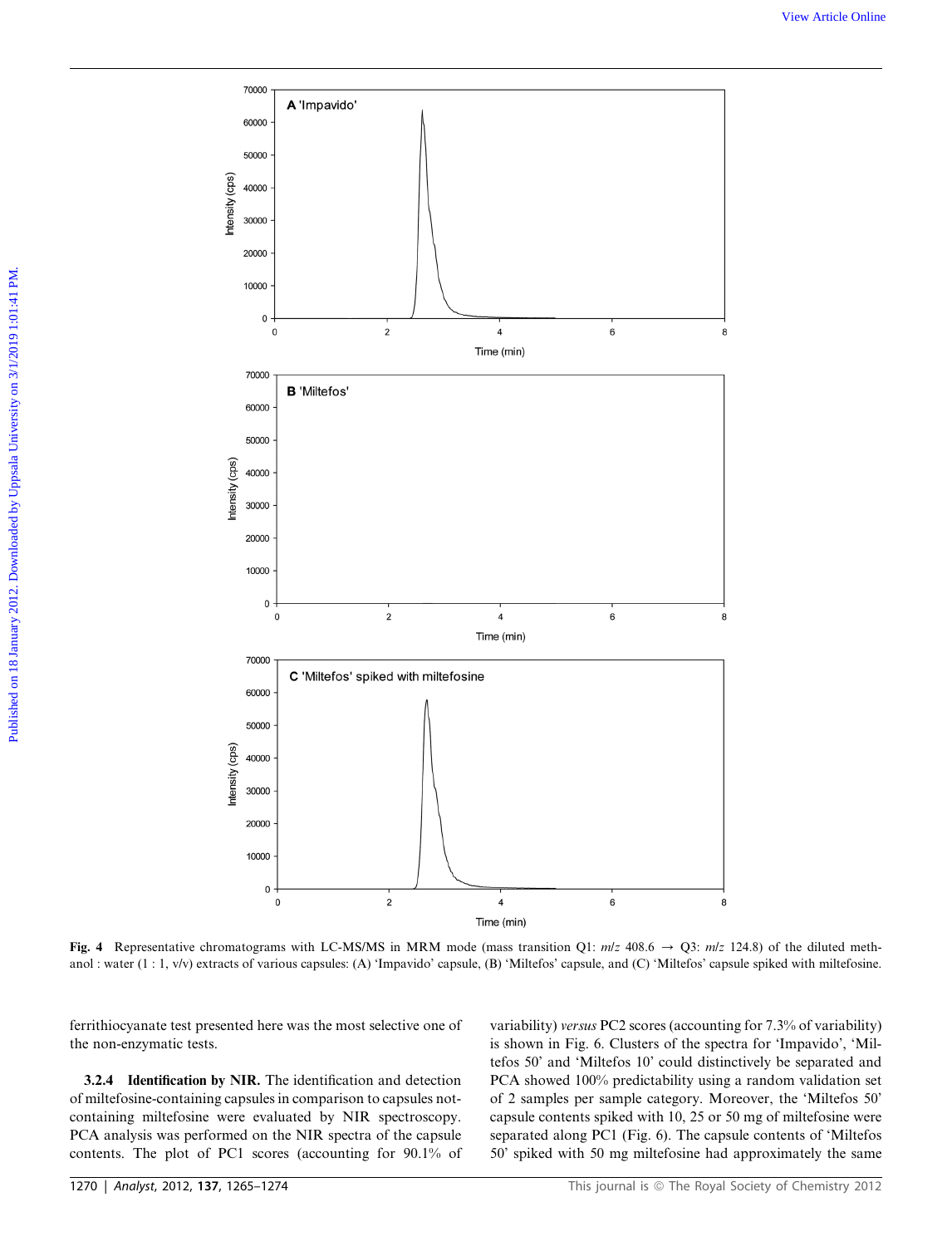

Fig. 5 Colorimetric test results for miltefosine utilizing the complex formation with ammonium ferrithiocyanate. Vial 1 contains a blank solution (water), vial 2 contains 2 mg  $mL^{-1}$  miltefosine in water, vial 3 contains 8 mg 'Impavido' capsule contents in water and vial 4 contains 8 mg 'Miltefos' capsule contents.

PC1 value as the 'Impavido' capsule contents which also contained 50 mg miltefosine. These results collectively indicate that NIR analysis provided sufficient relevant information regarding the composition of the samples in order to classify them in



Fig. 6 Principal components analysis (PCA) score plot of the processed spectra taken from the capsule contents obtained by near-infrared (NIR) spectroscopy, which reveals distinct classes for 'Impavido' capsule contents, 'Miltefos' capsule contents and 'Miltefos' capsule contents spiked with different amounts of miltefosine (10, 25 or 50 mg). Clusters of spectra are indicated by grey circles. The PC1 score appears to be correlated with (the amount of) miltefosine in the right to left direction.



Fig. 7 Principal components analysis (PCA) score plot of the processed spectra taken from the complete intact capsules obtained by nearinfrared spectroscopy (NIR). The spectra were taken from the complete capsules without violating the integrity of the capsule. PC1 was calibrated only on the 'Impavido' capsules and the empty 'Impavido' capsules, and based solely on the difference between these two classes, the other spectra were assigned a PC1 score. PC1 scores are depicted as a mean value from 3 capsules. The blue area indicates the range of PC1 scores which are deemed to be not significantly different from the 'Impavido' capsules. Values within this range are thus classified in the same cluster as the genuine 'Impavido' capsules, while values outside the range are classified in a different cluster.

separate clusters and that the PC1 score is primarily associated with the amount of miltefosine present in the capsules. The 'loadings' of PC1 per scanned wavelength confirm this observation as these matched closely the profile of the miltefosine reference NIR spectrum (data and plot not shown).



Fig. 8 IR spectrum of the pure miltefosine reference (dotted line) compared to the subtraction spectrum (solid line) resulting from the subtraction of the average spectrum of the 'Impavido' capsule contents minus the average spectrum of the 'Miltefos' capsule contents.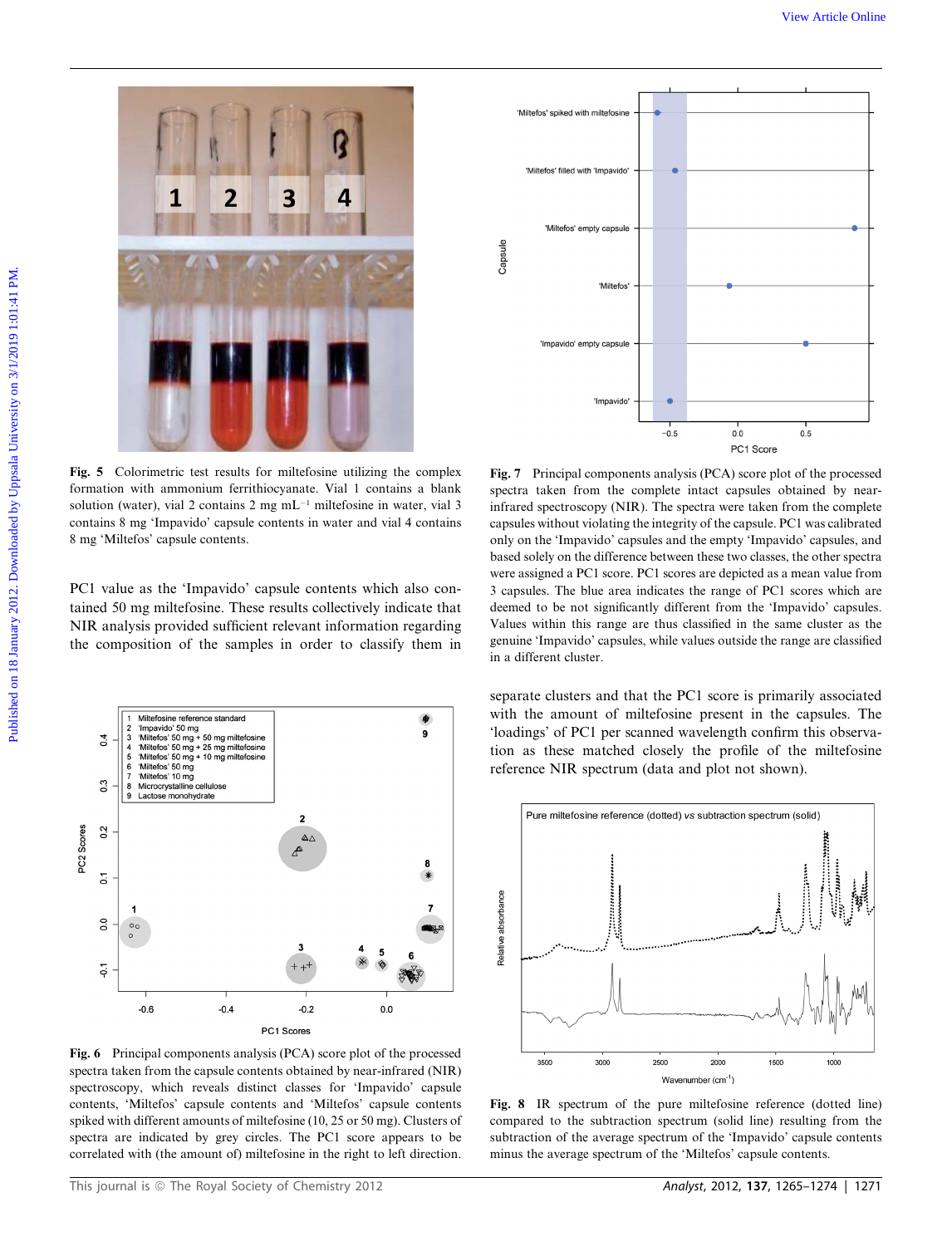The excipients lactose and microcrystalline cellulose could be separated along the PC2 axis (Fig. 6), which was thus informative about the amount or origin of excipients in the capsule contents. Based on the PC2 scores, 'Impavido' could be differentiated from 'Miltefos 50' spiked with 50 mg miltefosine (Fig. 6), indicating a difference in composition, besides the miltefosine content. More interestingly, 'Miltefos 50' and

'Miltefos 10' could be separated as well along the PC2 axis, which indicates that there is a difference in composition between these two batches of Bangladeshi capsules, although the difference could not be explained by any difference in miltefosine content (similar PC1 values).

NIR was also applied non-invasively, by scanning the complete intact capsule, allowing the integrity of the original



Fig. 9 LC-MS/MS Q1 mass scans (85 cumulative scans, MCA mode) after direct injection of a 10 µL sample, without analytical column; mass range: 30–850  $m/z$ . The  $m/z$  of 408 corresponds to miltefosine [M + H]<sup>+</sup>.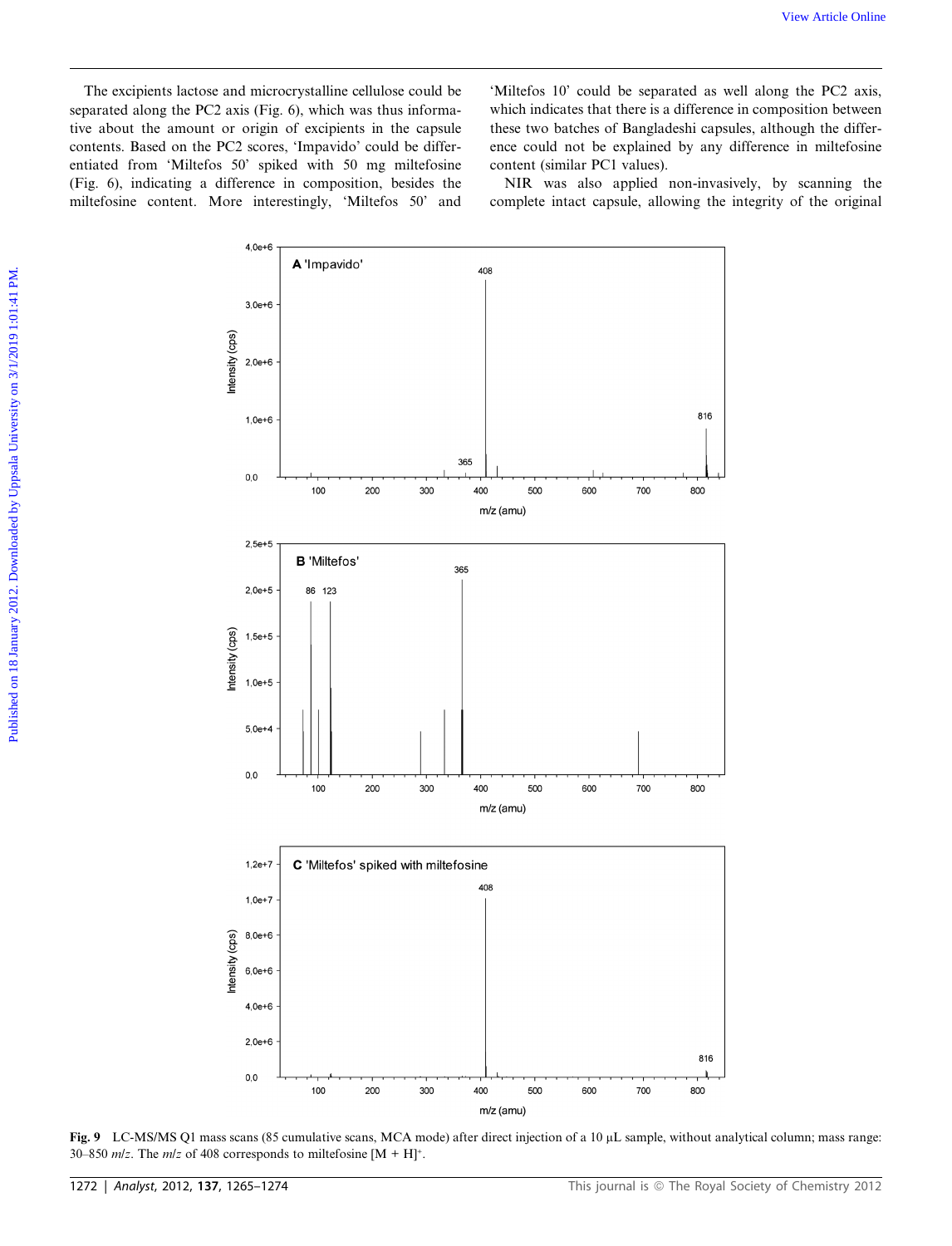capsules. Based solely on the difference between processed spectra of full and empty 'Impavido' capsules, a single PC score (PC1) was calibrated and assigned to other processed spectra of total capsules obtained by NIR (Fig. 7). This yielded a classification which clustered the 'Impavido' capsules together with 'Miltefos 50' capsules spiked with miltefosine and also with 'Miltefos 50' capsules filled with 'Impavido' contents, but more importantly not together with original 'Miltefos 50' capsules and empty 'Miltefos 50' and 'Impavido' capsules (Fig. 7). This clearly indicates that the classification by NIR spectroscopy of the complete capsules was based on the presence or absence of miltefosine, which was again confirmed by agreement between the 'loadings' of the PC1 score per scanned wavelength with the NIR spectrum of miltefosine (data and plot not shown). We wave these consists. Read solely on the difference between processed and 3.1.3. I.CANSONS Q1 mass seams. To church the hypother space and full unit cappet may be precent of the party on the distance of the consistent o

### 3.3 Analysis of the 'Miltefos' capsules

3.3.1 Comparison of the FT-IR spectra. Comparison of the obtained FT-IR spectra to our in-house spectral library of common drugs and excipients revealed that the spectra of the 'Miltefos' capsule contents (Fig. 3C) matched most closely with microcrystalline cellulose (Avicel) and lactose monohydrate (spectra not shown), which both have similar structural components and are often used excipients for the filling of capsules. Comparing these spectra with the spectra obtained from the 'Miltefos' contents revealed no further unexplained peaks. This led to the conclusion that the main ingredients in the capsule contents are either lactose, microcrystalline cellulose or a combination of both. The addition of small amounts of other excipients cannot be excluded on the basis of this analysis. This is further explored by subtraction of the spectra, as described in the following section.

The FT-IR spectra of the dried methanol : water  $(1:1, v/v)$ extracts of the 'Miltefos' capsules showed clear similarity with the spectrum of lactose (spectrum not shown). Lactose is partly soluble in a methanol : water  $(1:1, v/v)$  mixture, while microcrystalline cellulose fails to dissolve. During extraction the formation of non-soluble sediment was observed, which indeed could be identified as microcrystalline cellulose with spectral analysis.

3.3.2 Subtraction of the FT-IR spectra. The components of the total capsule contents of the 'Impavido' capsules were compared with those of 'Miltefos' capsules by subtraction of the average FT-IR spectra. The resulting subtraction spectrum (Fig. 8) indicates the differences in chemical bonds of ingredients in the two formulations: peaks indicate absorbing chemical bonds that are absent in the 'Miltefos' capsule contents, but present in the contents of the 'Impavido' capsule; and troughs indicate the inverse. The subtraction spectrum corresponds exactly to the spectrum of the pure miltefosine reference, indicating that the major difference between the two capsules is the absence of miltefosine in the 'Miltefos' capsules.

No other significant, high intensity, identifiable aberrations were observed in the subtraction spectrum. The broad medium troughs located at 3200 and 3300  $cm^{-1}$  (Fig. 8) are probably caused by the higher relative amount of lactose and microcrystalline cellulose in the 'Miltefos' capsules.

3.3.3 LC-MS/MS Q1 mass scans. To characterize the contents of the 'Miltefos' capsules, a Q1 mass spectrum was obtained of the diluted supernatant of their extracts. In Fig. 9, representative Q1 mass spectra are depicted of extracts of (A) 'Impavido', (B) 'Miltefos' and (C) 'Miltefos' spiked with miltefosine. In Fig. 9A and C, the most abundant ion is miltefosine  $[M + H]^+$  at *m/z* 408 with a very high intensity, but also visible is a miltefosine dimer  $[2M + H]^+$  at  $m/z$  815. In the mass spectrum of 'Miltefos' (Fig. 9B) no highly ionized masses appear to be present (all lower than  $2.5 \times 10^5$  cps). No (either mono- or di-) miltefosine ions could be detected in any of the Q1 mass spectra of the 'Miltefos' samples. The recurrent masses that are recognizable in the spectra of the extracts of the 'Miltefos' capsules are  $m/z$  365 (lactose,  $[M + Na]^+$ ),  $mlz$  123,  $mlz$  86 and  $mlz$  72 (all unidentifiable).

### 4 Conclusion

The diverse set of different analytical chemical techniques presented here was found to be very useful to detect and identify miltefosine, both qualitatively and quantitatively, in pharmaceutical preparations. Using these complementary techniques it was possible to conclude that no miltefosine was present in both batches of 'Miltefos' capsules under investigation, in contrast to the genuine 'Impavido' product. Characterization of the 'Miltefos' capsules by FT-IR, LC-MS/MS and NIR could only reveal the presence of two excipients, i.e. lactose and microcrystalline cellulose, and no other active pharmaceutical ingredient could be demonstrated or identified. NIR was applied to differentiate not only between the capsule contents of the two 'Miltefos' batches but also between capsules without and with (added) miltefosine while leaving the integrity of the capsules intact.

The application of a simple, rapid, inexpensive colorimetric test for the demonstration of miltefosine was successfully demonstrated. The test exhibited a linear response over a range of 12.5 to 800  $\mu$ g mL<sup>-1</sup> of miltefosine and can thus also be used semi-quantitatively. This simple test is very useful for application in the field without the need for extensive laboratory equipment, which is particularly practical in resource-poor settings.

In conclusion, we present a platform of analytical and chemical techniques that were all able to identify a suspected counterfeit miltefosine product. Most techniques can also be used (semi-)quantitatively, which enables the identification of drugs containing subtherapeutic quantities of miltefosine.

### Acknowledgements

We would like to thank Johannes Moes for his extensive help with the NIR spectroscopic analyses.

### References

- 1 International Medical Products Anti-Counterfeiting Taskforce  $(IMPACT)$ , 2006.
- 2 J.-M. Caudron, N. Ford, M. Henkens, C. Macé, R. Kiddle-Monroe and J. Pinel, Trop. Med. Int. Health, 2008, 13, 1062–1072.
- 3 P. N. Newton, M. D. Green, F. M. Fernández, N. P. J. Day and N. J. White, Lancet Infect. Dis., 2006, 6, 602–613.
- 4 T. Kelesidis, I. Kelesidis, P. I. Rafailidis and M. E. Falagas, J. Antimicrob. Chemother., 2007, 60, 214–236.
- 5 P. N. Newton, M. D. Green and F. M. Fernández, Trends Pharmacol. Sci., 2010, 31, 99-101.